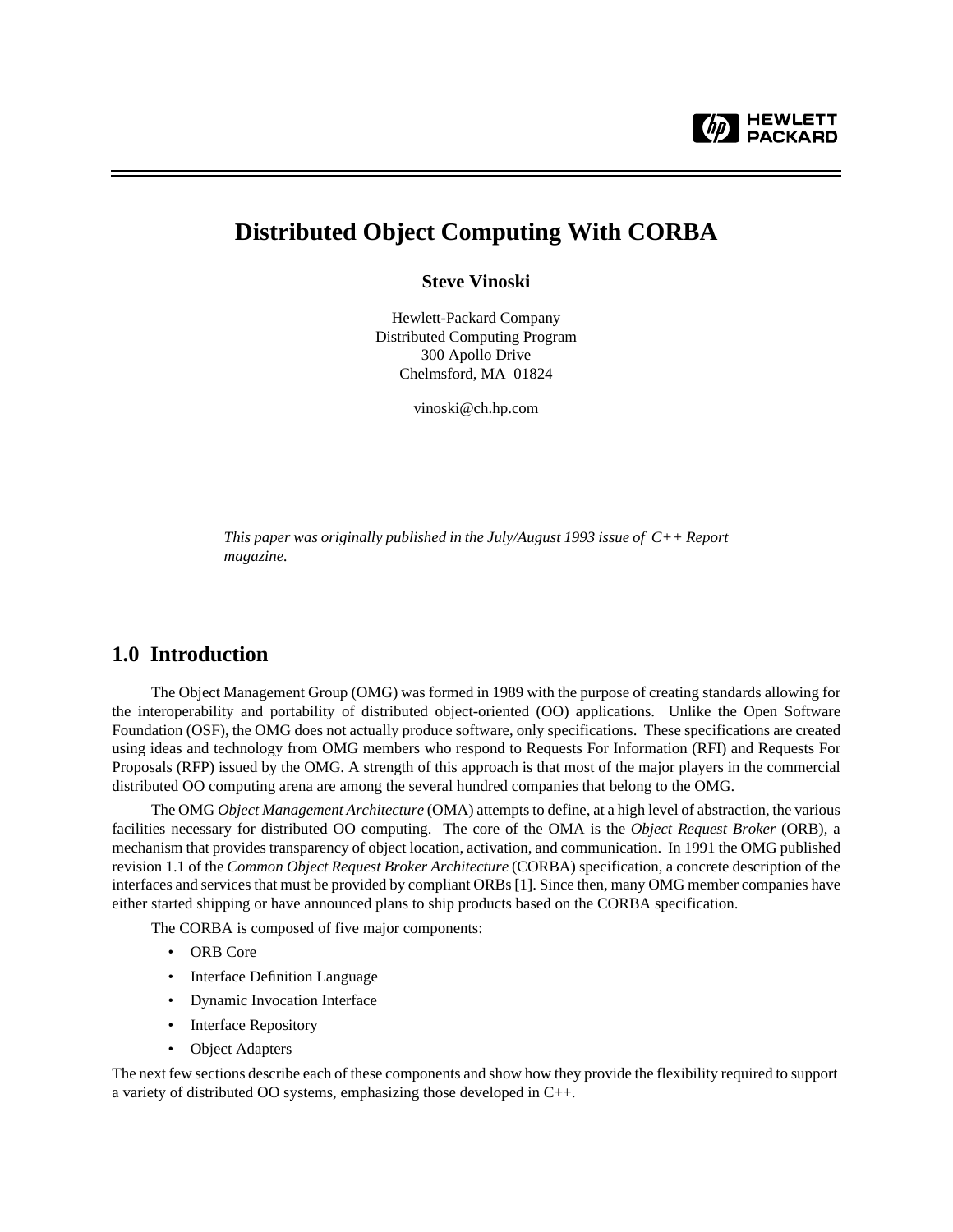### **2.0 C++ and Distributed OO Computing**

Almost every C++ programmer who has written a distributed application has run into the same problem: How does one ship a C++ object across a network from one process to another? Systems like the Distributed Computing Environment (DCE) from the OSF provide remote procedure call (RPC) mechanisms that can ship complicated data structures across a network, but they do not provide explicit support for C++ objects. The fact that C++ objects can contain hidden pointers to virtual function tables eventually becomes a stumbling block for even the most determined programmer, especially when networks of heterogeneous computers are involved. What if the receiving process has never heard of that particular C++ class? Can the necessary member functions be dynamically loaded? How do the virtual tables get set up properly when an object is received from a remote process? Solving these kinds of problems in a portable fashion is difficult.

Unfortunately, shipping C++ objects across a network typically requires a violation of object encapsulation. Private data used for object implementation must somehow be accessed so that the object can be taken apart, transmitted, and then reconstructed on the receiving side. Knowing how objects are laid out in memory can make such a task possible, but such knowledge is compiler-specific and is therefore not portable. A cleaner approach is to make every class support member functions for marshaling and unmarshaling its own data, but such programming can be tedious and error-prone.

Neither of the solutions to the encapsulation problem mentioned here solves the biggest problem with C++ object migration, which is keeping each separate executable component of a distributed system synchronized with respect to different versions of the C++ class types involved. Making sure that each component has been compiled with the same declaration for each class type is difficult, even with access to the source code. The bugs that result from transmitting an object to a remote process that has different knowledge of the object's type are often difficult to isolate and repair. Third-party applications and applications written in other languages further compound the problems.

The fact that C++ object migration is such a tough problem leads to an examination of why an application would want to do it in the first place. It is often the case that existing client-server applications, initially written in C, are over time upgraded to use C++ and OO programming techniques. As part of the conversion, C structs are often changed into C++ classes. If these structs were transmitted over the wire by the original application, it becomes necessary to be able to send them as full-fledged objects once the application is converted to C++.

Applications that evolve in this manner fail to distinguish between *object state* and *object behavior*. They equate what an object is made of with what the object does. They are tuned to know that some objects work by being transmitted across a network while other objects exist as servers and work by receiving RPCs. Applications that know this much about their objects already know too many implementation details. In simple terms, they do not abide by the principles of information hiding and encapsulation.

To avoid breaking encapsulation, distributed OO applications must deal only with object interfaces and should not care whether the object implementations are in the same process or on another machine halfway around the world. This ideal requires an object model that allows applications to transparently utilize both local and remote objects without sacrificing efficiency. Such an object model must address issues faced by all developers of distributed applications, providing a standard object programming interface that is not only system-independent but is also language-independent. In today's market where customers demand open systems and standard interfaces that let them continue to utilize their existing software bases, distributed systems that require the use of one particular programming language are unlikely to be commercially successful.

### **3.0 ORB Core**

In the OMA object model, objects provide services, and clients issue requests for those services to be performed on their behalf. The purpose of the ORB is to deliver requests to objects and return any output values back to clients. The ORB services necessary to accomplish this are completely transparent to the client. Clients do not need to know where on the network objects reside, how they communicate, how they are implemented, how they are stored, nor how they execute.

Before a client can issue a request to an object, it must hold an *object reference* for that object. An ORB uses object references to identify and locate objects so that it can direct requests to them. As long as the referenced object exists, the ORB allows the holder of an object reference to request services from it. Object references can be made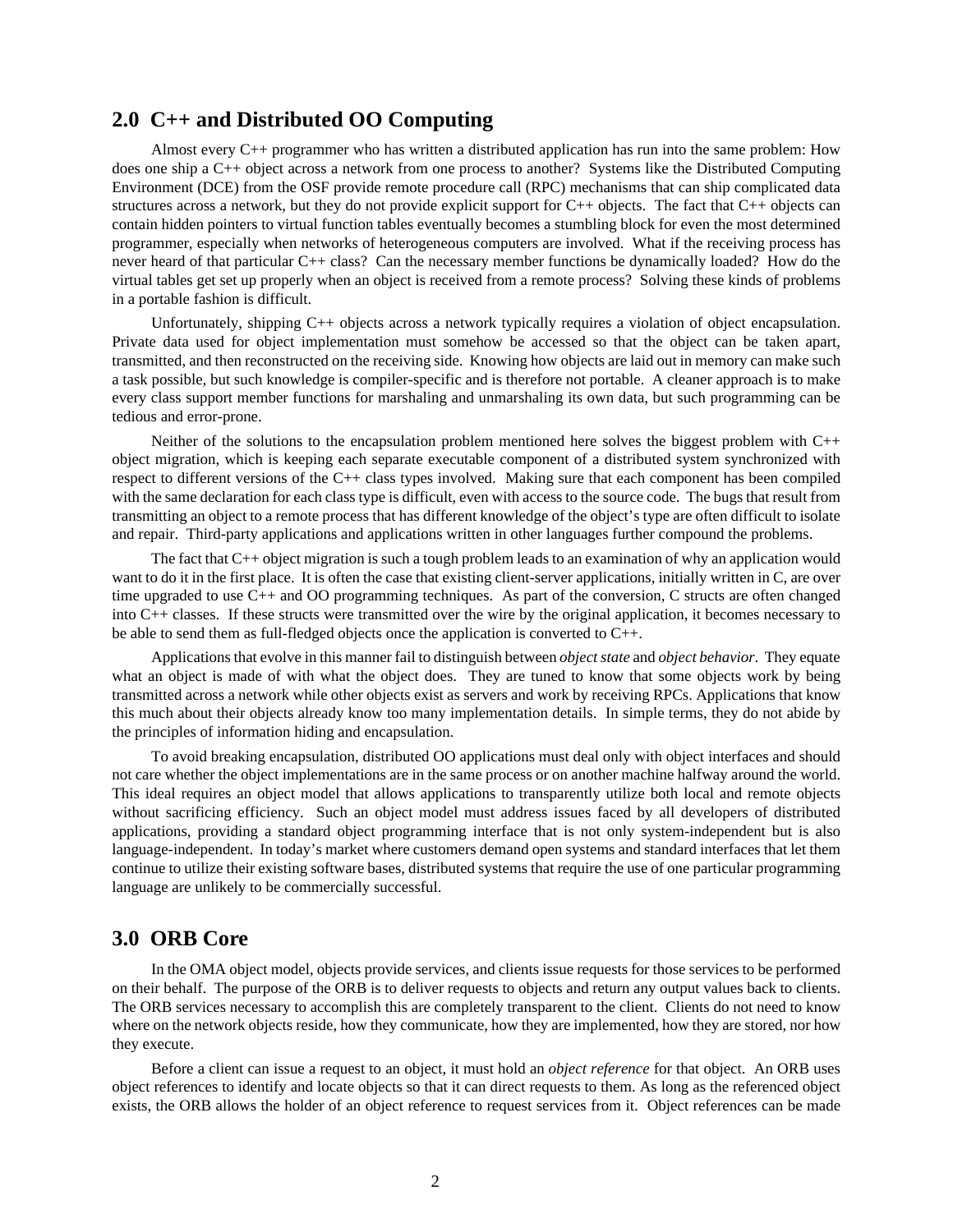persistent by first asking the ORB to convert them to strings. Clients can store these string object references in their own private data files and later retrieve them, ask the ORB to change them back into object references, and use them to make requests. This capability can be used to maintain persistent links between objects and the applications that use them, such as hypertext links in compound documents.

The CORBA specifies two different ways in which clients can issue requests to objects:

- static invocations via interface-specific stubs
- dynamic invocations via the ORB Dynamic Invocation Interface (DII)

Regardless of which of these methods the client uses to makes a request, the ORB locates the desired object, activates it if it is not already executing, and delivers the request to it. The object has no knowledge of whether the request was made through a static stub or through the DII, nor does it know where it came from (all security implications aside). It performs the requested service and returns any output data back to the ORB which then returns it to the client.

### **4.0 Interface Definition Language (IDL)**

Even though an object reference identifies a particular object, it does not necessarily describe anything about the object's interface. Before an application can make use of an object, it must know what services the object provides. In CORBA, object interfaces are described in IDL, a declarative language with a syntax resembling that of C++. IDL provides basic data types (such as short, long, float, double, and boolean), constructed types (such as struct and discriminated union), and template types (such as sequence and string). These are used in operation declarations to define arguments types and return types. In turn, operations are used in interface declarations to define the services provided by objects. IDL also provides a module construct that can hold interfaces, type definitions, and other modules for name scoping purposes.

Of all the types provided in IDL, interfaces are the most important. In addition to describing CORBA objects, they are also used as object reference types. Operations can be declared to return object references and to take object references as arguments simply by using interface names as follows:

```
interface MailMsg;
interface Mailbox
{
   MailMsg next_msg();
};
```
In this example, a client of a Mailbox object can use the return value of the next\_msg() operation to invoke operations on a MailMsg object, since the return value is an object reference.

IDL provides interface inheritance in which derived interfaces inherit the operations and types defined in their base interfaces. In C++ terms, IDL interface inheritance exhibits the following characteristics:

- all base interfaces are effectively public virtual
- all operations are effectively virtual
- operations cannot be redeclared in derived interfaces
- there is no notion of implementation inheritance

The fact that CORBA IDL is a declarative language heightens the separation of interface and implementation that is emphasized in OO systems development. For example, in C++ the concepts of interface inheritance and implementation inheritance are mixed together. An object of a derived C++ class always contains all the data members of its bases classes, and for the purposes of polymorphism, a derived class can only redefine those base class member functions explicitly declared virtual. Since IDL is not an implementation language, it does not confuse these two types of inheritance.

Base interfaces are only inherited once because interfaces represent object behavior, not object state. In C++, unless virtual inheritance is used, an object of a derived class is composed of multiple objects of a multiply-inherited base class type. This is because a C++ class represents both what an object is made of and what an object can do. There is no concept of state in IDL, only behavior. By inheriting a base interface, an object of a derived interface promises to support that interface, but it makes no promise about how its implementation will do so.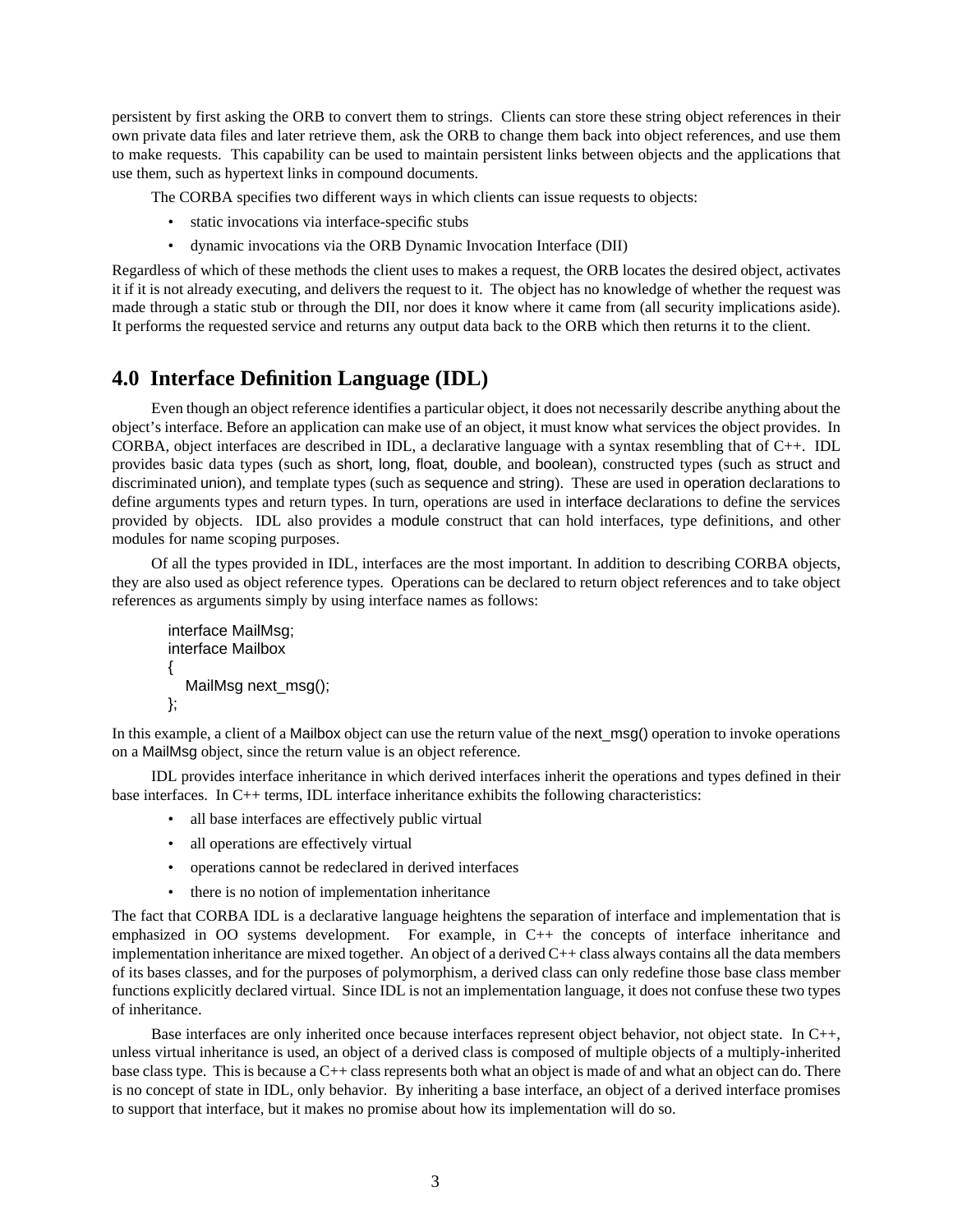C++ programmers may initially be bothered by the inability to redeclare operations inherited from base interfaces in derived interfaces. It might seem that this restriction prevents CORBA objects from being used polymorphically. Again, due to the split between interface and implementation, this is not the case. Object implementations are free to utilize any inheritance features of their implementation languages, independent of IDL inheritance. The degree of polymorphism seen by client applications depends only on how object references are mapped to the client implementation language.

In IDL, all interfaces implicitly derive from a root interface called Object. (This is an unfortunate choice of names since many existing software libraries also use the name ''Object'' for other purposes.) The Object interface provides services common to all ORB objects, such as duplicate and release for object references, and is\_nil for checking the validity of object references. Most C++ programmers frown on single-rooted inheritance hierarchies because they result in C++ classes with bloated or "fat" interfaces. However, with IDL interface inheritance, the use of a common base interface makes sense since all objects in the system are by definition CORBA objects and so must provide these basic services.

IDL compilers translate IDL language constructs into specific programming language modules according to CORBA language bindings. For example, CORBA revision 1.1 specifies a language binding for C in which object references are mapped to void\* data pointers. Basic data types, such as short, long, string, struct, and array, are mapped to C in the obvious manner. Operations are mapped to C functions that take an object reference as a distinguished first parameter.

The next IDL language binding to be specified by CORBA will be C++. In December 1992 the OMG issued a RFP for C++ language bindings for IDL, and they expect to issue a final decision on such a binding in December 1993 [2]. The RFP states that responses are free to use any  $C_{++}$  features as defined in Stroustrup's The  $C_{++}$  Programming Language, Second Edition (presumably referring to the reference manual portion of the book), including templates and exceptions [3].

What might a C++ language mapping for CORBA IDL look like? Hewlett-Packard Company, IONA Technologies Ltd., and SunSoft, Inc. (a division of Sun Microsystems, Inc.) have jointly developed a CORBA IDL C++ mapping that attempts to make CORBA objects look as much like normal C++ objects as possible. To achieve that goal, IDL interfaces are mapped to C++ classes called *surrogates*, and IDL operations are mapped to member functions of those surrogates. Public virtual derivation for surrogate base classes is necessary to mimic IDL interface inheritance semantics. Object references are implemented as pointers to surrogate classes, allowing C++ to implicitly convert pointers to derived interfaces to pointers to base interfaces.

With this C<sup>++</sup> language mapping, a client can invoke an operation on an object reference for the Mailbox interface shown earlier in the following manner:

```
// assuming ''mbox_objref'' is a string
// representing an object reference
Mailbox *mbox = ORB::string_to_objref(mbox_objref);
if (!Mailbox::is_nil(mbox)) {
  MailMsg *msg = mbox->next_msg();
   if (!MailMsg::is_nil(msg)) {
    // call operation on msg
   }
}
```
Not only do object surrogate classes provide a natural mapping for IDL to  $C_{++}$ , they also maintain the compile-time type checking that C++ users rely on. In the example above, the C++ compiler will ensure that only Mailbox operations are invoked on the Mailbox object reference and not on the MailMsg object reference, and it will check that each member function call has the correct number and types of arguments.

Our experiences with such an IDL-to-C++ mapping have shown the need to be able to typecast object references for base interfaces to those for derived interfaces (others have described similar findings [4]). This is ordinarily frowned upon for typical C++ programming, but for distributed programming it is sometimes a necessity because the real type of the object may be unknown in some parts of the system.

Downcasting or ''narrowing'' object references can be done in several ways. An approach familiar to C++ users is to provide typesafe casting by augmenting objects with both a type identification field and member functions that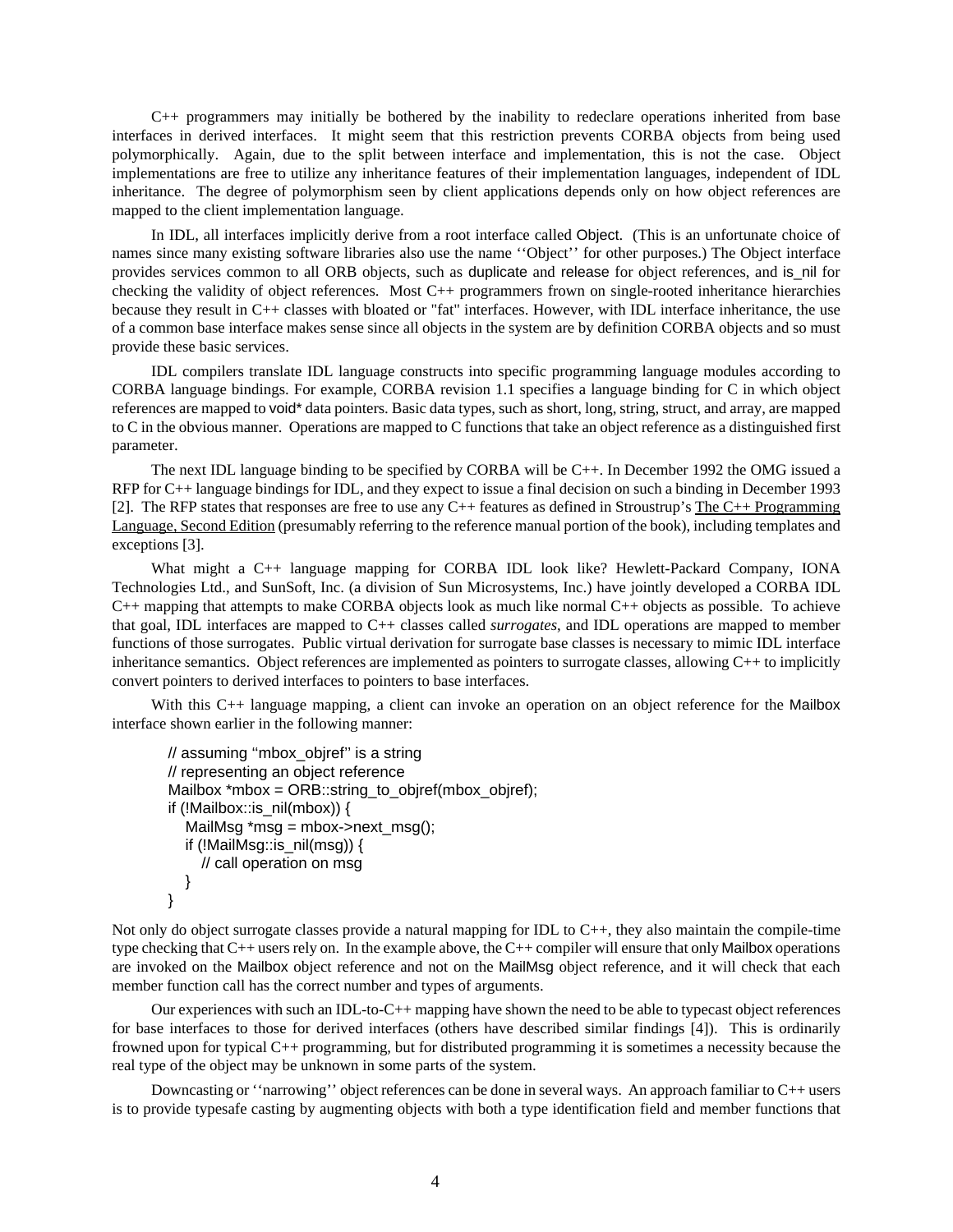use it, as is done in Keith Gorlen's NIH Class Library [5]. An alternative to providing a downcasting mechanism for surrogates might appear to be the run-time type identification (RTTI) mechanism recently voted into the C++ language by the ANSI X3J16 and ISO WG21 standardization committees [6]. The RTTI mechanism allows downcasting to be performed via the dynamic\_cast<T\*> operator. For example, the ORB::string\_to\_objref function used in the Mailbox example actually returns a pointer to a root IDL Object which must be cast down to the desired type:

CORBA::Object \*obj = ORB::string\_to\_objref(mbox\_objref); Mailbox \*mbox = dynamic\_cast<Mailbox\*>(obj);

Unfortunately, this downcasting method does not work as expected. The CORBA::Object pointer obtained by converting the string to an object reference does not really point to a Mailbox object surrogate. It instead points to a CORBA::Object surrogate, and so dynamic\_cast will fail and return 0. The dynamic\_cast operator only knows about the C++ type of the object surrogate, not the IDL type supported by the remote object implementation.

Accurate run time type checking of an object reference could be performed by an ORB via an Interface Repository (explained below), but such checking may require multiple remote procedure calls to figure out if the object really is of the desired type. It is almost always more efficient for the ORB to just assume that the object is of the more derived type and provide a narrowed surrogate for it. If an operation invoked on the narrowed surrogate is not supported by the object implementation it refers to, a BAD\_OPERATION exception is returned to the caller.

C++ programmers may question why CORBA specifies an entirely new language for describing object interfaces rather than using a declarative subset of  $C_{++}$ . There are several good reasons for this choice:

- the CORBA specification is intended to be language-independent; using a subset of  $C++$  for IDL lessens the chances of CORBA being widely accepted in the distributed OO programming community
- C++ is known to be difficult to parse [7]; using a subset of C++ might ultimately limit the number of IDL compiler implementations available
- some features of  $C_{++}$ , notably pointers, make marshaling and unmarshaling of data difficult
- any declarative subset of  $C_{++}$  chosen would most likely be different enough from normal  $C_{++}$ so as to be confusing to experienced C++ users

As it is, CORBA IDL strongly resembles  $C++$ , and in our experience most  $C++$  programmers find it easy to understand and use effectively.

### **5.0 Interface Repository (IR)**

Another service supported by the Object interface and hence all object references is the get\_interface() operation. This operation returns an object reference to an InterfaceDef that describes the object's interface. The InterfaceDef is stored in an Interface Repository (IR) which provides persistent storage for IDL interface declarations. The services offered by an IR allow navigation of an object's inheritance hierarchy and provide descriptions of all operations that an object supports. Some of these services return references to other IR objects, such as OperationDef objects that describe operations and ExceptionDef objects that describe user-defined exception types.

Interface Repositories can be used for several purposes. Interface browsers can traverse IR information to help application developers locate potentially reusable software components. ORBs could use them to check operation parameter types at run time (but such overhead can normally be avoided by using IDL-generated stubs mapped to a statically typed language like  $C_{++}$ ). The primary function of the IR, however, is to provide the type information necessary to issue requests using the Dynamic Invocation Interface.

#### **6.0 Dynamic Invocation Interface (DII)**

The compilation of IDL declarations into  $C++$  or C stubs allows clients to invoke operations on known objects, but some applications must be able to make calls on objects without having compile-time knowledge of their interfaces. For example, a graphical user interface (GUI) builder might, given a list of object references for drawable components, allow users to browse Interface Repositories, learn about the operations supported by each object, and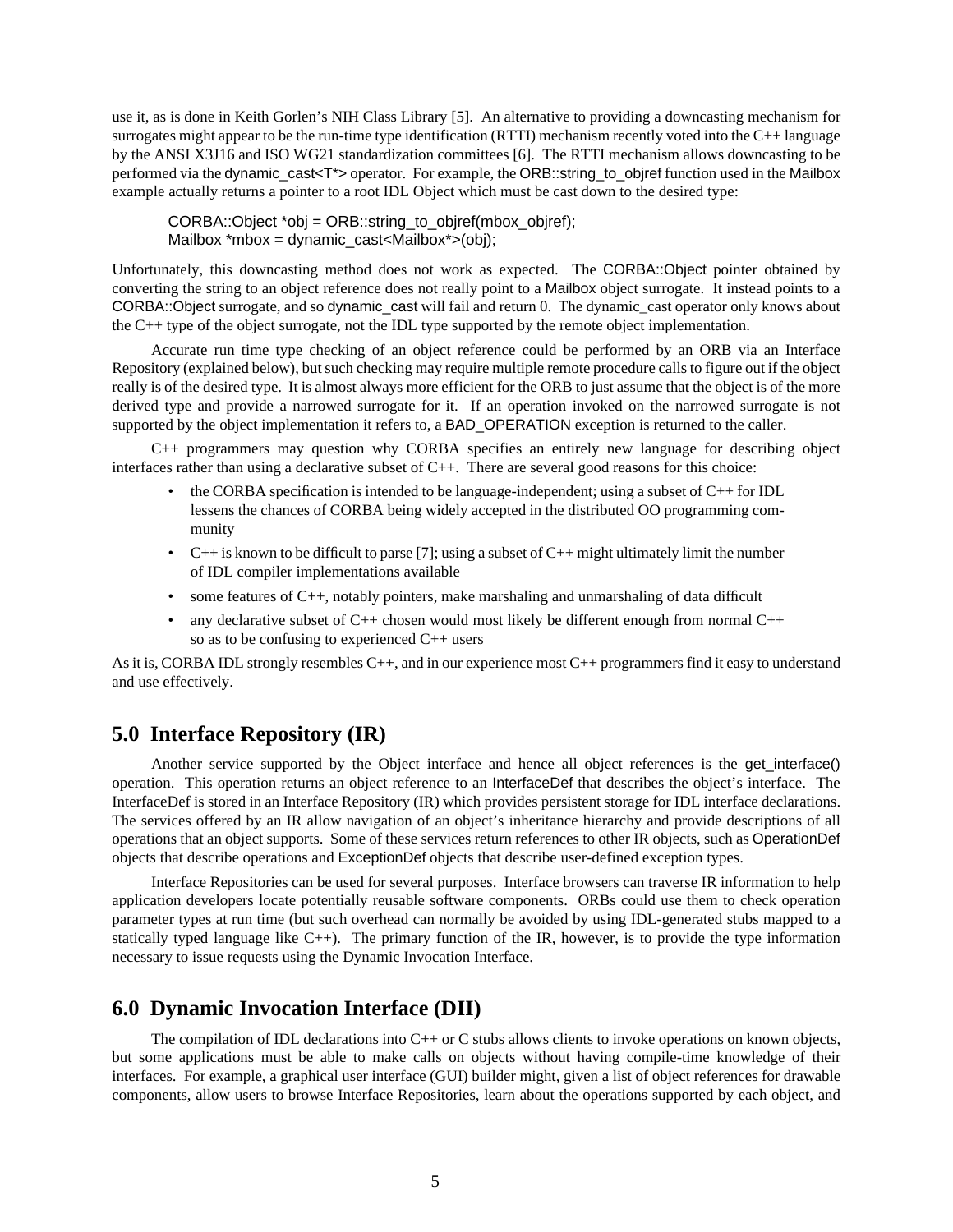then invoke operations on them to see how they present themselves on a display. Such a GUI builder would only have to know how to traverse IR information and prompt the user for any data necessary to fulfill operation parameter requirements. It could then invoke any operation the user desires via the Dynamic Invocation Interface (DII).

In essence, the DII is a generic client-side stub capable of forwarding any request to any object. It does this by run time interpretation of request parameters and operation identifiers. Clients can create requests via the Object::create\_request operation. This operation returns an object reference to a Request object which is actually implemented as part of the ORB. Request objects support services such as add\_arg for filling in request parameters and invoke for calling the operation represented by the Request. They also allow deferred synchronous requests via their send and get\_response operations.

The flexibility provided by the DII can be costly, however. A remote request made through a compilergenerated stub/skeleton pair can be achieved in a single RPC, but the same call made through the DII requires calls to:

- Object::get interface to obtain an InterfaceDef object
- InterfaceDef::describe\_interface to obtain information about the operations supported by the object
- Object::create request to create a Request object for the desired operation
- Request::add\_arg for each request argument
- Request::invoke to actually make the request

For an operation with no arguments and a void return type, the DII requires a minimum of two function calls, at least one of which may result in a RPC. There is also the overhead of the DII having to interpret the request, not to mention the bulky application code required to implement this series of steps. For most applications, especially those written in a compiled language like C++, it is far more efficient to make requests through static IDL stubs than through the DII.

## **7.0 Object Adapters (OA)**

CORBA allows object implementations to vary widely. In some cases multiple IDL interfaces may be implemented by a single server program, while in other cases an IDL interface may be implemented by a series of shell scripts, one for each operation. Some may be ''legacy applications'' developed well before CORBA came about, while others may be OO systems developed specifically to work with an ORB. The ORB provides this flexibility to permit the straightforward integration of legacy applications without locking new objects into a limited set of implementation criteria.

An *object adapter* (OA) provides the means by which various types of object implementations utilize ORB services, such as:

- object reference generation
- object method invocation
- security
- activation and deactivation of objects and implementations

Depending on the underlying ORB, an OA may choose to provide these services by delegating to the ORB or by performing the work itself. In either case, object implementations are not aware of the difference because they interface only to the OA.

Each ORB is expected to provide a general OA, called the *Basic Object Adapter* (BOA), which is intended to support objects implemented as separate programs. It is expected that most object implementations can work with the BOA because its services are flexible enough to accomodate several different kinds of object implementations:

- *persistent* implementations which are activated by something other than the BOA
- *shared* implementations in which multiple objects coexist in the same program
- *unshared* implementations in which only one object implemention exists per program
- *server-per-method* implementations in which each operation supported by an object is a separate program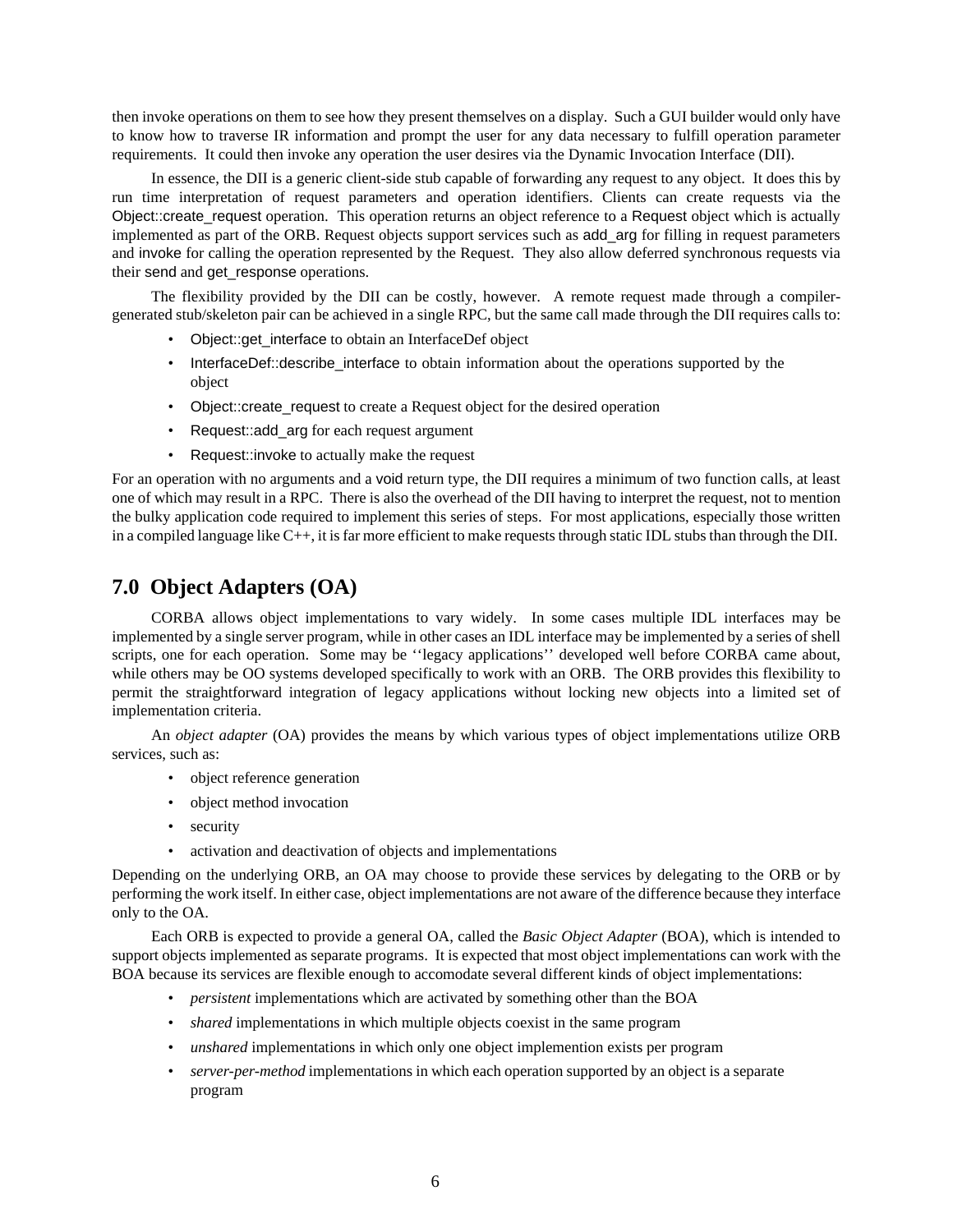Except for *persistent* implementations, the BOA will automatically activate an object implementation if a request comes in for it and it is not yet executing.

Object Adapters other than the BOA may exist. The CORBA specification mentions a *Library Object Adapter* (LOA) for use with lightweight object implementations that are co-resident with client applications, and an *objectoriented database adapter* that provides an interface from object-oriented databases to the ORB. All in all, it is expected that only a few different kinds of OAs will ever be needed to satisfy nearly every kind of object implementation.

### **8.0 Fitting It All Together**

Figure 1 shows how the various CORBA components work together to facilitate distributed OO computing. Assuming the client has a valid object reference to the object implementation, it can invoke an operation supported by that object. The request passes into the IDL surrogate which directs the request to the ORB. Alternatively, the client uses the Interface Repository to dynamically create a request that is dispatched through the DII. In either case, the request passes into the IDL stub which directs the request to the ORB. The ORB uses the object reference to locate the object implementation and then delivers the request into the object adapter managing that object. The OA feeds the request into the IDL-generated skeleton where it is then passed to the object implementation. Any return values are passed back through the skeleton and OA to the ORB Core. Then, depending on the origin of the call, the ORB Core returns the values either through the IDL surrogate or the DII to the client application.

### **9.0 Future of CORBA**

Some member companies working with the CORBA 1.1 specification have realized that some parts of it are incomplete. Subsequently, the OMG issued a RFI for ORB 2.0 extensions [8]. In particular, the OMG is looking for information on how to fill in portions of CORBA 1.1 that were intentionally left incomplete, such as parts of the specification of the Interface Repository. They are also asking for ideas for new IDL language bindings, new object adapters, and extensions to ORB functionality such as support for transactions. It is hoped that the additions and extensions will enhance both the portability of CORBA-compliant software and the level of interoperability between independent ORBs.

#### **10.0 Conclusion**

With the weight of over three hundred OMG member companies behind it, the CORBA Specification is well on its way to becoming the standard base for distributed OO applications. Together, its flexible components allow legacy systems to work seamlessly with new applications, independent of the systems they run on and the languages used to implement them. C++ users can rely on CORBA-compliant ORBs to help them develop portable distributed OO applications using C++ in a natural fashion.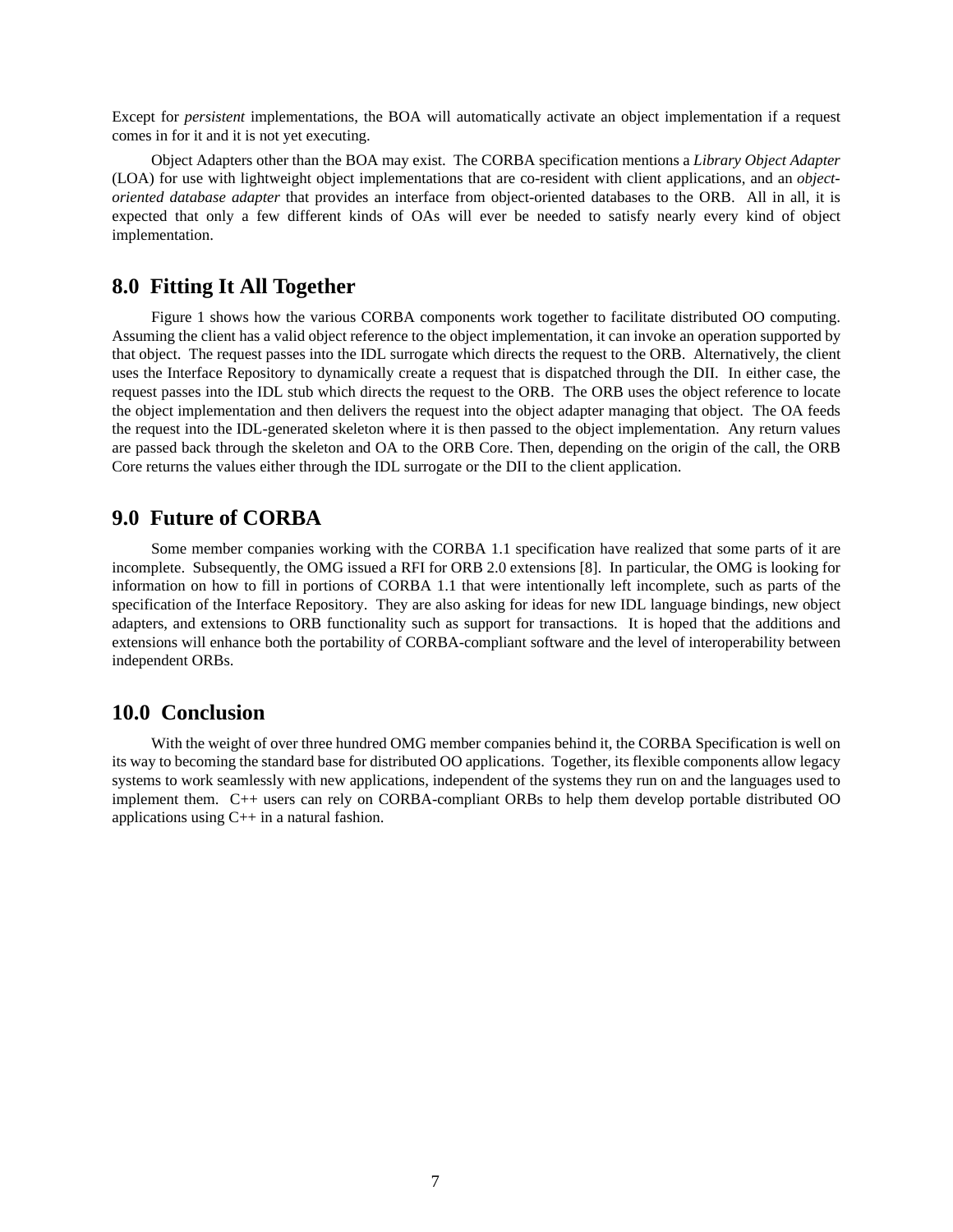

*Figure 1: Complete Distributed Application Using the ORB*